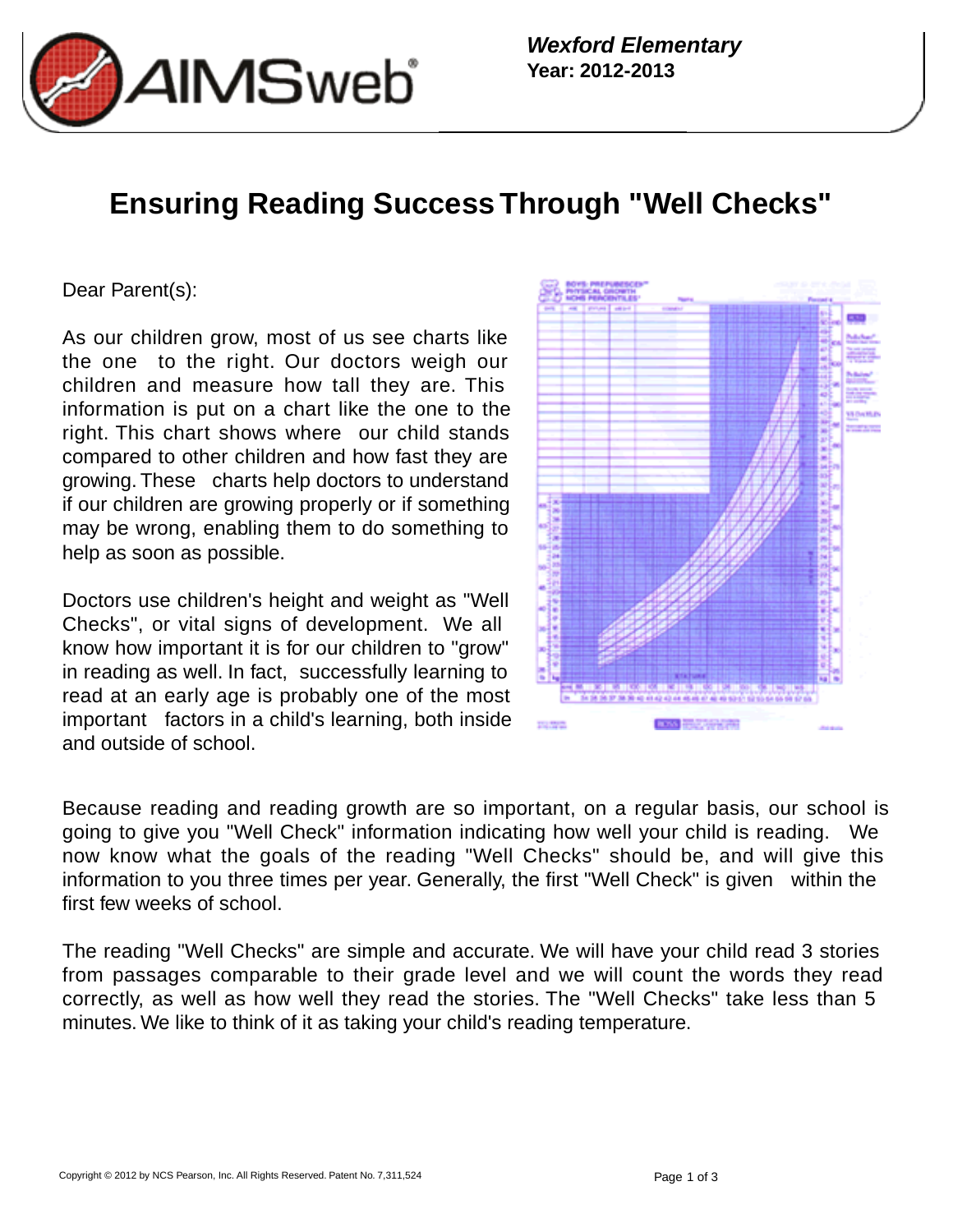Teachers will use these "Well Checks" to help them plan their reading instruction. This information will also help them individualize for students who are above or below average in their reading abilities. The "Well Check" information for your child will be put on a chart like the one below, and your child's teacher will explain it to you at conference time.

This chart shows how one student read the stories compared to other classmates in the same grade. This chart also displays how well an average third-grade reader at our school reads a third-grade story at the beginning of the year (Fall). The number of words this child read correctly in 1 minute is indicated by a **blue** dot. The **black** horizontal line is the score of what the **very middle** student read and the **green** box displays scores of **average** readers in this grade. Scores within the **blue** line are **above average** readers, while scores within the **red** line are **below average** readers. This graph indicates the student read about 70 words correctly in 1 minute. The average reader in this grade read about 65 words correct per minute.



In January (Winter), your child's teacher will do another "Well Check" to see if an improvement in your child's reading ability has been made. Another chart, similar to the one below, will then be given to you. This chart will indicate what your child's score was in the

fall and what your child's score is in Winter.